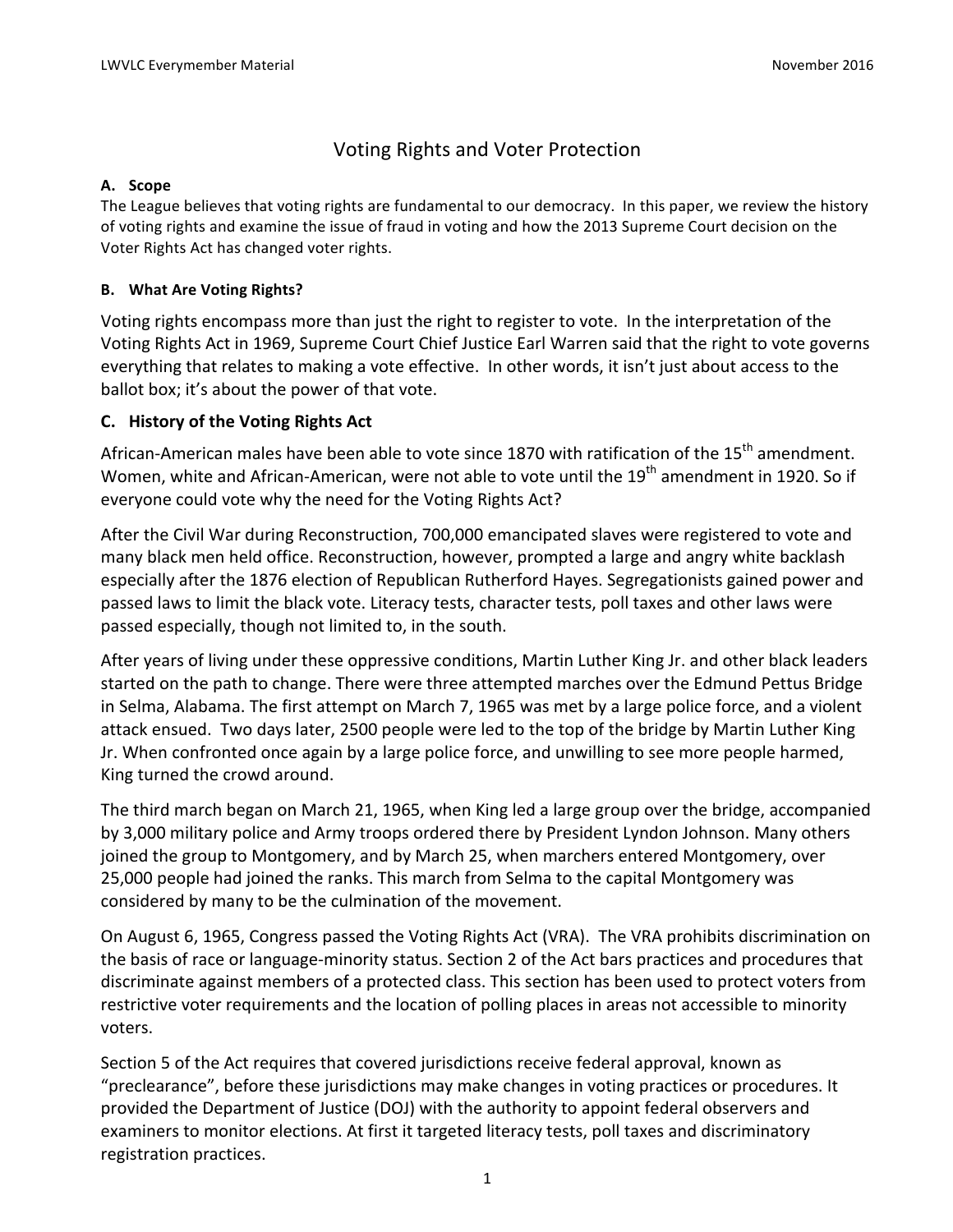Backlash was immediate. Several southern states started changing their laws to stop newly registered black voters from voting.

During the 1970s and 1980s, "colorblind" laws became more popular because they did not specifically list any race. These laws held that the government should only pass laws that block obstacles to voter registration rather than electoral schemes that prevented minority voters from winning office. Some held that the VRA should relate only to intentional discrimination in voting. With DOJ observation and authority, between 1965 and 2013 over 3,000 discriminatory voting changes have been blocked because of the VRA.

In the November 2000 election many concerns were raised about minority voting rights. Across America, voters, especially minority voters, felt they had been denied the right to cast their ballot easily. Allegations such as a disproportionate use of outdated equipment in minority areas, lack of available language assistance, and complaints of having been purged from voter rolls were raised by predominately minority voters.

Examples of laws that were passed in state legislatures since 2000 include:

- Arizona 2004, requires documentary proof of citizenship to register to vote. In 2013, the US Supreme Court invalidated this measure as it applied to federal voter registration forms, but it is still valid for state forms.
- Kansas 2016, requires documentary proof of citizenship, photo ID
- Texas  $-$  2013, required photo ID
- Nebraska 2013, reduced early voting period from minimum of 35 days to no more than 30 days
- Mississippi  $-2011$ , required photo ID
- Wisconsin  $-$  2014, reduced early voting on weekdays and eliminated them on weekends, restriction on voter registration and photo ID requirement
- Alabama  $-$  2011, required photo ID, documentary proof of citizenship
- Tennessee 2011, required proof of citizenship, photo ID (acceptable ID's issued by state or federal government only)
- Ohio cut six days of early voting, changed absentee and provisional ballot rules
- Florida 2011, cut early voting, curbed voter registration drives and made it harder for people with past criminal convictions to vote
- Virginia 2014, required photo ID, restricted organizations seeking to register voters.

The Supreme Court, in a 2013 5-4 decision, ruled that the preclearance clause in Section 5 of the Voting Rights Act was unconstitutional. The court ruled that a new formula for deciding which parts of the country are subject to preclearance would be needed. The Voting Rights Advancement Act was introduced in the senate in 2013 to address the preclearance formula, however, no action has been taken on the bill.

# **D.** Voting Rights and Citizenship

As we know from the experience of blacks and women, the right to vote, and even citizenship, have not been automatically granted to all those born in the U.S. The extension of these rights has been a gradual process:

• In 1948 the last state laws denying Native Americans the right to vote were overturned.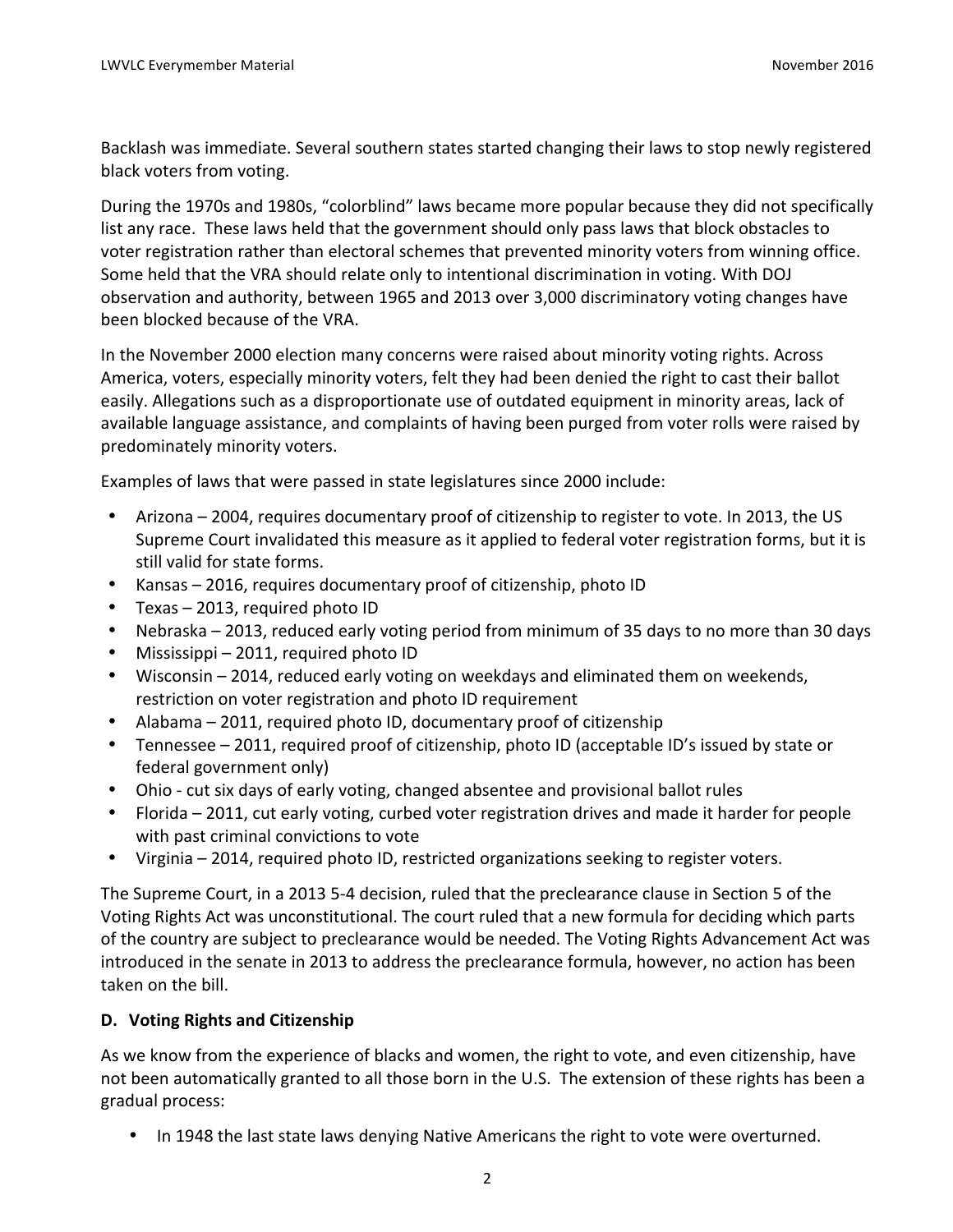- In 1952 the McCarran-Walter Act granted the right of U.S. citizenship to Japanese Americans born in the United States.
- In 1974 the United States Supreme Court granted states the right to deny convicted felons of their right to vote. In 38 states and the District of Columbia, most ex-felons automatically gain the right to vote upon the completion of their sentence. In some states, ex-felons must wait for a certain period of time after the completion of their sentence before rights can be restored. In some states, an ex-felon must apply to have voting rights restored. In Oregon, felons lose their right to vote only while they are incarcerated, and the right is automatically restored after their release.
- In 1990 The passage of the Americans with Disabilities Act ensured that elections workers and polling sites provide a variety of services designed to ensure that persons with disabilities could vote.

# **E. Voter Fraud and Protections**

What is voter fraud? Voter fraud occurs when individuals cast ballots knowing that they are ineligible to vote, in an attempt to defraud the election system. It is often conflated, intentionally or unintentionally, with other forms of election misconduct or irregularities. Many problems are improperly lumped under the umbrella of voter fraud: for example, voting machines may record inaccurate tallies due to fraud, user error, or technical malfunction, or an election official may believe that certain identification documents are required to vote when no such requirement exists. Some irregularities involve fraud or intentional misconduct perpetrated by actors other than individual voters: for example, flyers may spread misinformation about the proper locations or procedures for voting; thugs may be dispatched to intimidate voters at the polls; missing ballot boxes may mysteriously reappear. These are all problems with the election administration system, not "voter fraud." 

Voter fraud makes a popular scapegoat. In the aftermath of a close election, losing candidates are often quick to blame voter fraud for the results. Legislators cite voter fraud as justification for various new restrictions on the exercise of the franchise. Moreover, these claims of voter fraud are frequently used to justify policies that do not solve the alleged wrongs, but that could well disenfranchise legitimate voters. Overly restrictive identification requirements for voters at the polls is only the most prominent example.

Photo identification requirements have a predictable detrimental impact on eligible citizens. Such laws are only potentially worthwhile if they clearly prevent more problems than they create. If policymakers distinguished real voter fraud from the more common election irregularities erroneously labeled as voter fraud, it would become apparent that the limited benefits of laws like photo ID requirements are simply not worth the cost. There have been a handful of substantiated cases of individual ineligible voters attempting to defraud the election system. But by any measure, voter fraud is extraordinarily rare. Fraud by individual voters is a singularly foolish and ineffective way to attempt to win an election. Each act of voter fraud in connection with a federal election risks five years in prison and a \$10,000 fine, in addition to any state penalties. In return, it yields at most one incremental vote. That single extra vote is simply not worth the price. Instead, much evidence that purports to reveal voter fraud can be traced to causes far more logical than fraud by voters.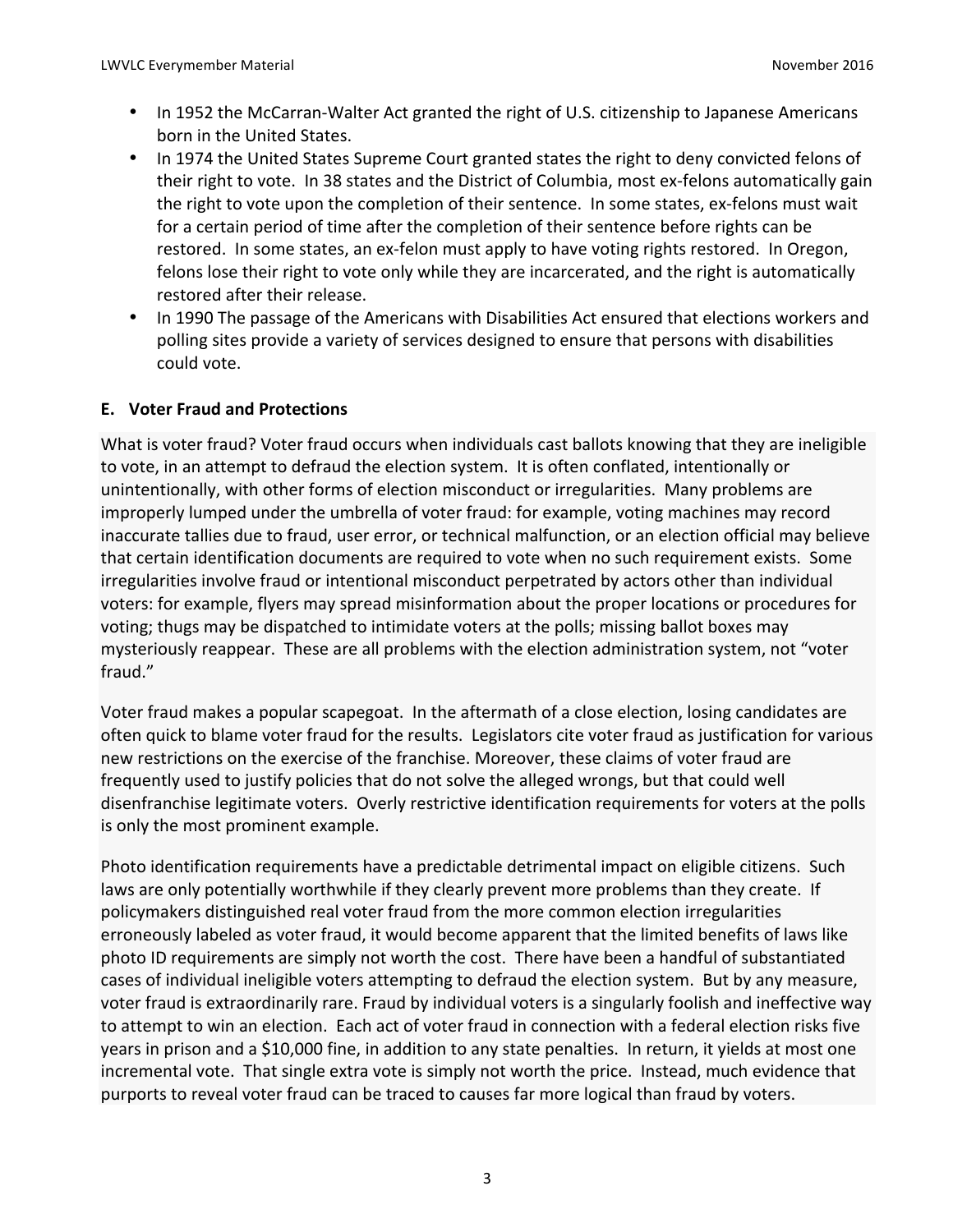Lorraine Minnite of Columbia University concludes after research that voter fraud is exceedingly rare, and that the few allegations in the record usually turn out to be other than voter fraud: "A review of news stories over a recent two-year period found that reports of voter fraud were most often limited to local races and individual acts and fell into three categories: unsubstantiated or false claims by the loser of a close race, mischief and administrative or voter error."

In Oregon when Kate Brown was Secretary of State, she was asked about voter fraud and responded that her office has been working hard to clean up the voter registration rolls in cooperation with the Department of Motor Vehicles and other secretaries of state." We are using database matching to ensure the centralized voter registration database is secure and accurate," she said.

According to Brown, there is no national voter database, and she doesn't expect there to be one any time soon, so it is left up to the states to communicate and find any voters who may be registered in two states. An investigation by her office led to the Department of Justice prosecuting a man who had been voting in both Oregon and Washington. Voter fraud is rare in Oregon, but she did acknowledge an incident during the 2012 general election in which an election worker in Clackamas County was caught filling in blank spots on voters' ballots. The worker was charged with a class C felony and sent to jail.

There have been no cases of intentional voting fraud in Lane County, according to Cheryl Betschart, Lane County Clerk. The only cases of inappropriate voting have been those where a relative has signed a ballot for another family member, as in a case where a mother signed the ballot for her son who was attending college out of state. In those few cases where a signature has been challenged, the ballot was not counted. Even if an individual holds the power of attorney for another person, the individual does not have the authority to sign a ballot for that person.

Recent concerns for voter fraud are linked to hacking. In Oregon, voter registration is considered a public record. Although there are exemptions to releasing certain details submitted by voters to the state, the public already has a right to access the dates of birth, home addresses, party affiliation and voting histories for most of the state's registered voters. Although voters can access their own registration information online, members of the public seeking voter registration information must go to a county clerk's office to view registration information. Current Oregon Secretary of State, Jean Atkins, says the risk of voters' personal information being accessed is surreptitiously low. The database containing voter information is separate from the system that records votes, which is in turn not connected to the internet. The state's information technology employee monitors who tries to access information and sudden changes in voter registration records.

The Lane County Elections office verifies every ballot signature by checking voters' signatures against their registration record, using the procedures outlined in the "Vote by Mail Procedures Manual" published by the Oregon Secretary of State's office. Signature viewers, which have been trained by FBI handwriting specialists, compare each ballot signature with the voter's registration record. If the signatures appear to not match, then the ballot signature goes to another team for review. If the signatures are still determined to not match, then the Elections office sends a new registration form to the person. If a person's signature changes, for example due to an injury to the writing hand, then the person must sign a new form and submit it to the County Clerk's office. If a ballot is not signed, then the Elections office sends a notification postcard to the voter. A voter has 14 days after the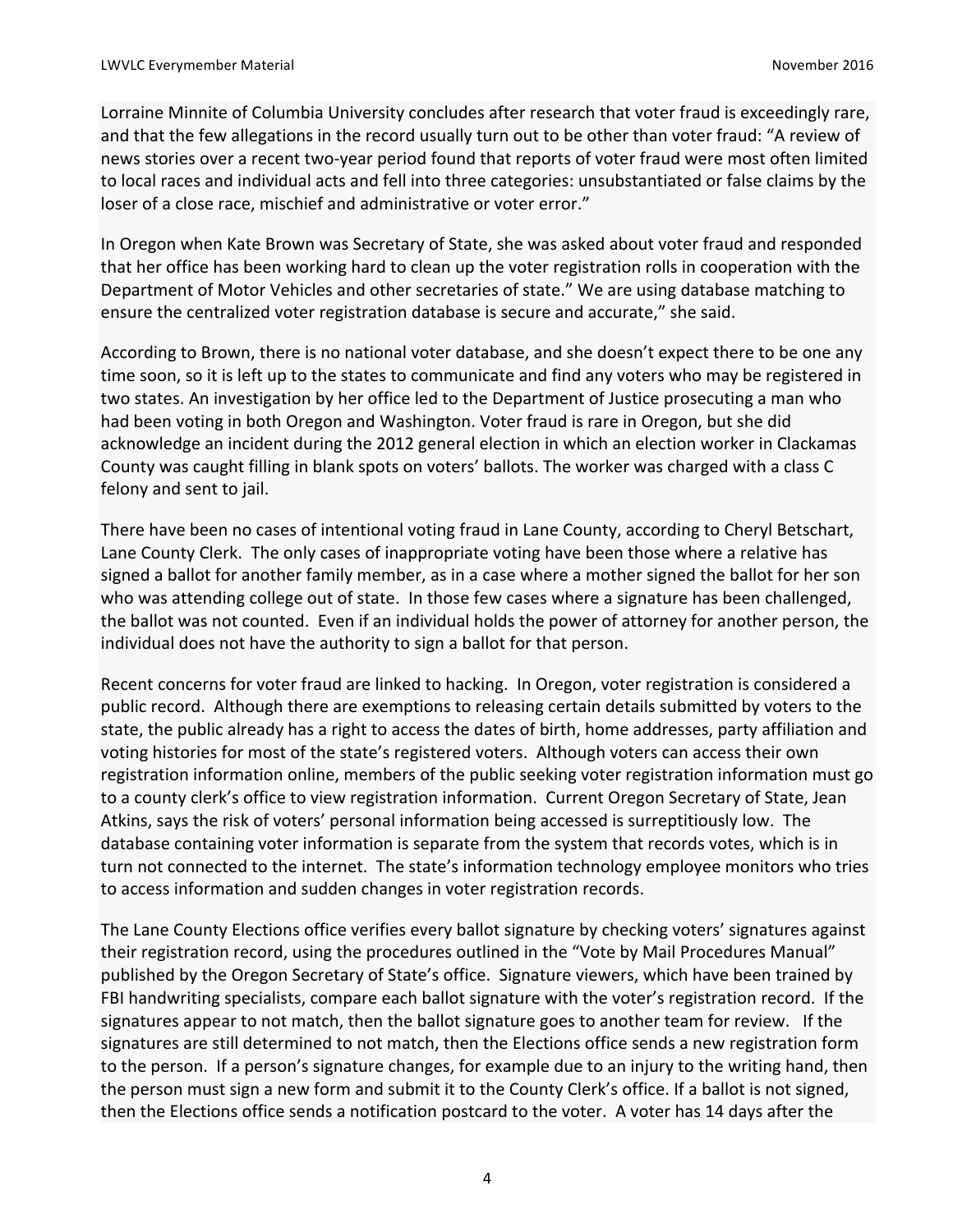election to resolve both challenged signatures and unsigned ballots. If the issues are resolved, then the ballot is counted.

Purging of Oregon voter registration files is prescribed in state code 247.555. A county clerk may cancel the registration of an elector at the request of the elector; upon the death of the elector; if the elector has registered to vote in another county in this state or in another state; or if the elector has not voted in two consecutive general elections. The Lane County Elections office receives weekly notices of deaths from vital records and newspaper obituaries. Oregon also participates in the Electronic Registration Information Center (ERIC) which seeks to improve the integrity of voter rolls and promote voter confidence in the electoral process by sharing voter registration material to identify duplicate registrations in the 21 participating states.

# **F.** Impediments to Voting in Oregon

In the 2016 Primary election, Oregon had 2,281,555 registered voters. However, only 53.9 percent voted. Registered voters in Oregon can mark their ballot at home and return it by U.S. mail, deposit it in a drop box, or deliver to the County clerk's office in any Oregon county.

Besides lack of motivation or the belief that a single person's vote won't make a difference, there may be other issues that might discourage a higher voter response.

- 1. Postage. Paying for and obtaining a stamp to mail in a ballot may discourage some voters. Many young potential voters may not have stamps available. In some households paying for one or two stamps may deter them from voting and returning a ballot; however, a drop site box can be used.
- 2. Mail Delivery. The Elections office recommends that ballots with a stamp be mailed at least five days before election day.
- 3. Drop boxes. Most counties have ballot drop boxes that do not require postage and some are available 24 hours a day. Most population centers have drop boxes in or near government offices or logical gathering places. In some counties, drop boxes are available during business hours only. Lane County has 20 drop box sites, but Mapleton, Oregon does not have even one. County election officials submit a security plan for ballot collection to the Secretary of State, but the plan cannot be disclosed under the Vote by Mail Procedures Manual.
- 4. Non-affiliated voters. As of 9/2016, the 642,595 non-affiliated voters comprised about 26 percent of all registered voters. These voters cannot vote in the primary election for partisan office contenders. This may be one reason that many feel unconnected to the voting process. They may be uninformed or don't understand the local issues, which may be a reason for low participation in the primary election.
- 5. There is no same-day voter registration in Oregon. Voters must register at least 21 days before the election.

# **Questions:**

- 1. How are signatures verified in the case of serious injury, such as a stroke?
- 2. What is voter fraud? Have you experienced it in Oregon?
- 3. Should the state provide postage for ballots?
- 4. How have voter rights changed in your lifetime? How old were you when you first voted?
- 5. Are there other voting rights not discussed in this material?
- 6. What are the advantages/disadvantages of voting by mail?
- 7. What can league members do to help ensure and protect voters' rights locally, statewide, or nationally?